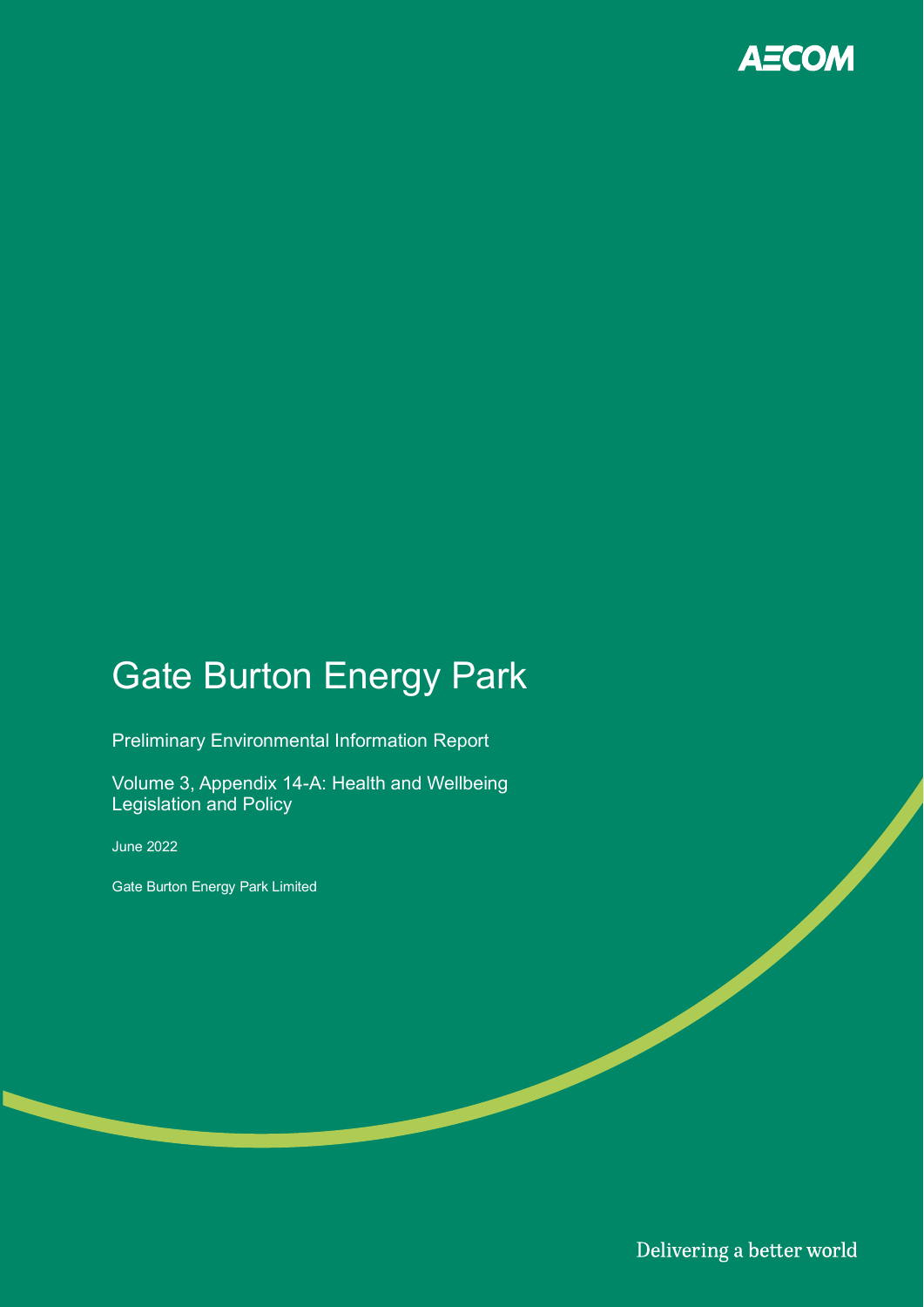Gate Burton Energy Park Preliminary Environmental Information Report Volume 3, Appendix 14-A Legislation and Policy Quality information



| <b>Prepared by</b> | Checked by | <b>Verified by</b> | <b>Approved by</b> |
|--------------------|------------|--------------------|--------------------|
| AE BP              | <b>BM</b>  | JH                 | JH                 |

Prepared for:

Gate Burton Energy Park Limited

Prepared by:

AECOM Limited

© 2022 AECOM Limited. All Rights Reserved.

This document has been prepared by AECOM Limited ("AECOM") for sole use of our client (the "Client") in accordance with generally accepted consultancy principles, the budget for fees and the terms of reference agreed between AECOM and the Client. Any information provided by third parties and referred to herein has not been checked or verified by AECOM, unless otherwise expressly stated in the document. No third party may rely upon this document without the prior and express written agreement of AECOM.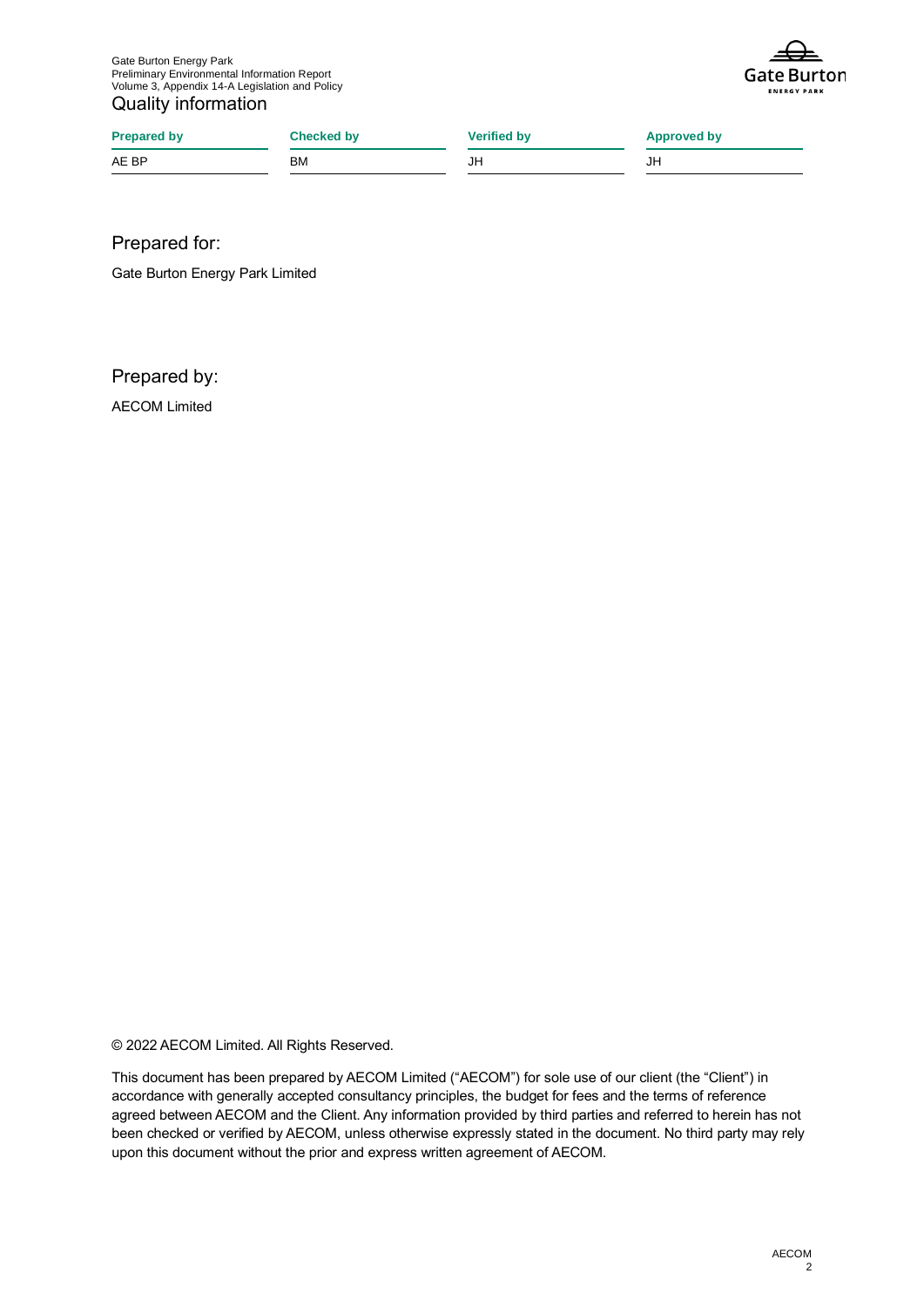

# **Table of Contents**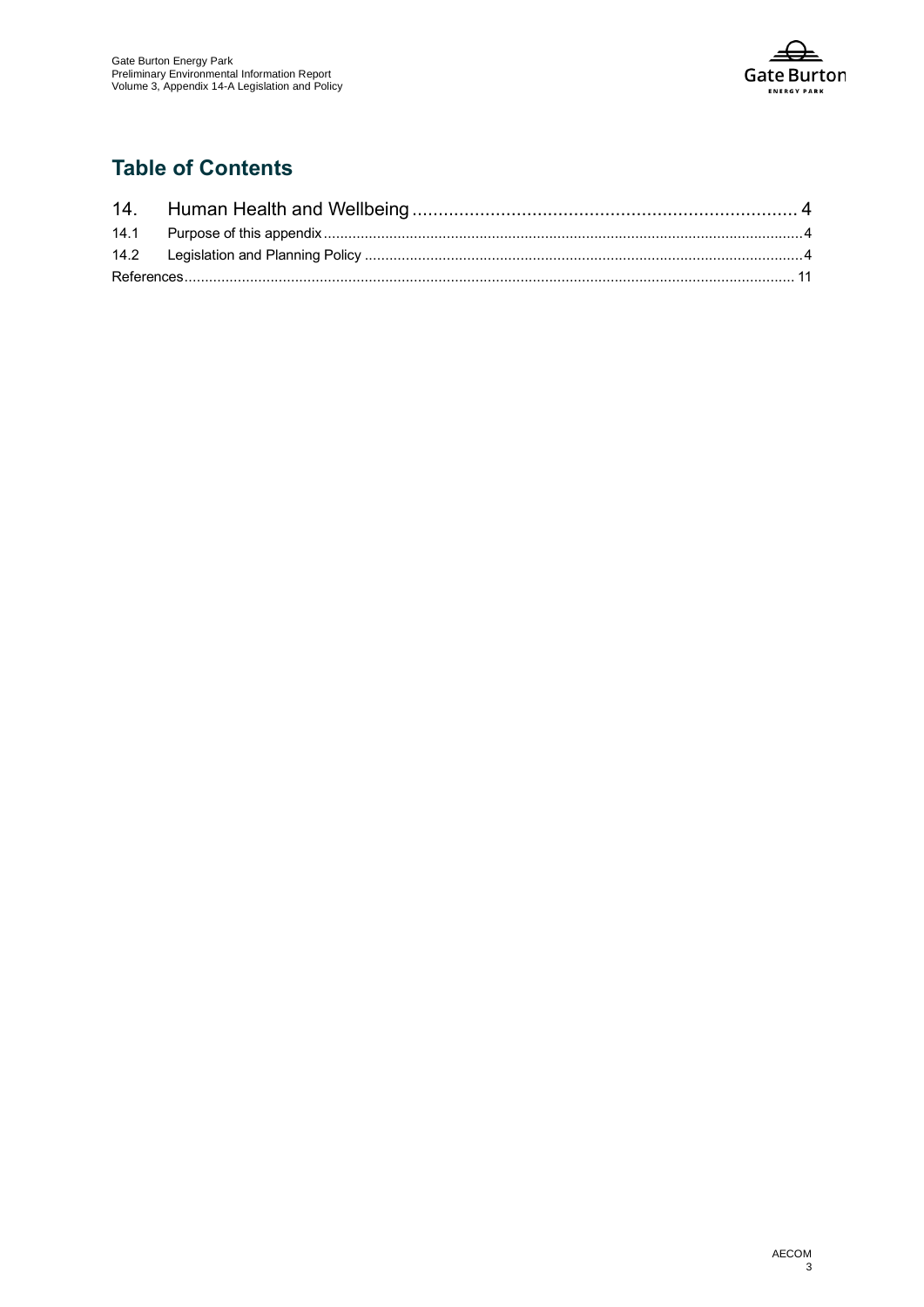

# **14. Human Health and Wellbeing**

# **14.1 Purpose of this appendix**

- 14.1.1 This PEI Report appendix identifies and describes the legislation, policy and supporting guidance considered relevant to the assessment of the likely significant effects of the Scheme on human health and wellbeing.
- 14.1.2 Legislation and policy are considered at national and local levels.
- 14.1.3 This PEI Report appendix does not assess the Scheme against legislation and policy, instead the purpose of considering legislation and policy in the EIA is twofold:
	- a. to identify legislation and policy that could influence the determination of important human health features (and therefore the significance of effects) and any requirements for mitigation; and
	- b. to identify legislation and policy that could influence the methodology of the EIA and signposting where this dealt with in the PEI Report. For example, a policy may require the assessment of an impact or the use of a specific methodology.
- 14.1.4 The following sections identify and describe the legislation, policy and supporting guidance considered specifically relevant to the biodiversity assessment (the assessment) as presented in **PEI Report Volume 1, Chapter 14: Human Health and Wellbeing Use**.

# **14.2 Legislation and Planning Policy**

# **National Planning Policy**

# **National Policy Statement for Overarching Energy (EN-1) (2011)**

- 14.2.1 NPS EN-1 ([Ref.](#page-10-0) **14**-**1**) with specific reference to Section 4.13 which acknowledges access to energy is clearly beneficial to society, the production, distribution, and use of energy may have negative impacts on some people's health. The policy requires the decision maker to consider potential effects of development proposals on human health, stating "*where the proposed project has an effect on human beings, the ES should assess these effects for each element of the project, identifying any adverse health impacts, and identifying measures to avoid, reduce or compensate for these impacts as appropriate*." Negative effects could include direct impacts on health including increased traffic, air or water pollution, dust, odour, hazardous waste and substance, noise, exposure to radiation, and increases in pests; and the indirect health impacts of access to key public services, transport or the use of open space for recreation and physical activity.
- 14.2.2 Paragraph 4.1.3 specifies that, in considering any proposed development, and in particular when weighting its adverse impacts against its benefits, the IPC should take into account: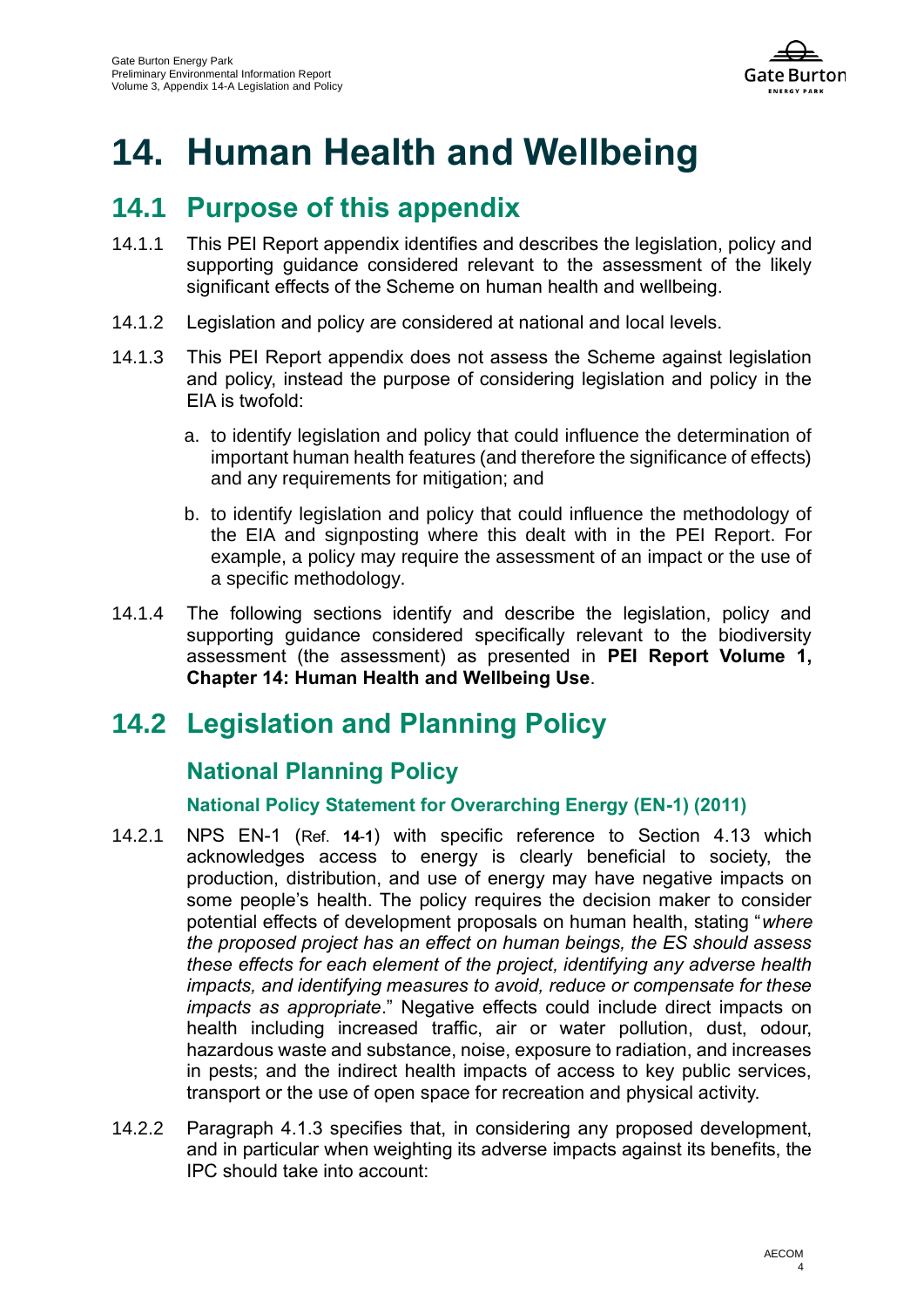- a. Its potential benefits including its contribution to meeting the need for energy infrastructure, job creation and any long-term or wider benefits; and
- b. Its potential adverse impacts, including any long-term and cumulative adverse impacts, as well as any measures to avoid, reduce or compensate for any adverse impacts.
- 14.2.3 It continues onto saying that *"in this context, the IPC should take into account environmental, social and economic benefits and adverse impacts, at national, regional and local levels"* (paragraph 4.1.4).
- 14.2.4 The Draft NPS-EN-1 (2021) also mentions that "*those aspects of energy infrastructure which are most likely to have a significantly detrimental impact on health are subject to separate regulation which will constitute effective mitigation of them, so that it is unlikely that health concerns will either by themselves constitute a reason to refuse consent or require specific mitigation under the Planning Act 2008*" but does recognises that "*not all potential sources of health impacts will be mitigated in this way and the Secretary of State will want to take account of health concerns when setting requirements relating to a range of impacts such as noise. Opportunities should also be taken to mitigate indirect impacts, by promoting local improvements to encourage health and wellbeing, this includes potential impacts on vulnerable groups within society*" (paragraph 4.3.5).

### **National Planning Policy Framework (NPPF) (2021)**

14.2.5 NPPF [\(Ref. 14-2\)](#page-10-1) with specific reference to Section 8 promoting healthy and safe communities which sets out the need for planning policies to promote healthy, inclusive and safe places. This includes provision of social, recreational and cultural facilities which the community needs. The NPPF recognises the importance of high-quality open spaces and opportunities for sport for the health and wellbeing of communities, and it calls for planning policies to be based on robust and up-to-date assessments of such provision. Furthermore, the NPPF states that planning policies should protect and enhance PRoW and access, including provision of better facilities for users. Section 9 also expects planning policies to provide for walking and cycling facilities and encourage sustainable transport solutions.

# **Planning Practice Guidance (2019)**

- 14.2.6 Accompanying the NPPF, the National Planning Practice Guidance (PPG) [\(Ref. 14-5\)](#page-10-2) provides guidance on planning and provides a web-based resource in support of the NPPF. The PPG offers guidance on health and wellbeing in planning and planning obligations, and covers:
	- The role of health and wellbeing in planning; and
	- The links between health and wellbeing and planning.
- 14.2.7 The PPG suggests that local authority planners should consult with the Director of Public Health on mitigation measures for any planning applications that are likely to have an impact on the health and wellbeing of the local population or particular groups. A health impact assessment is a useful tool to use when assessing expected significant impacts.
- 14.2.8 The PPG states that: "*strategic-policy-making authorities can work with public health leads and health organisations to understand and take account*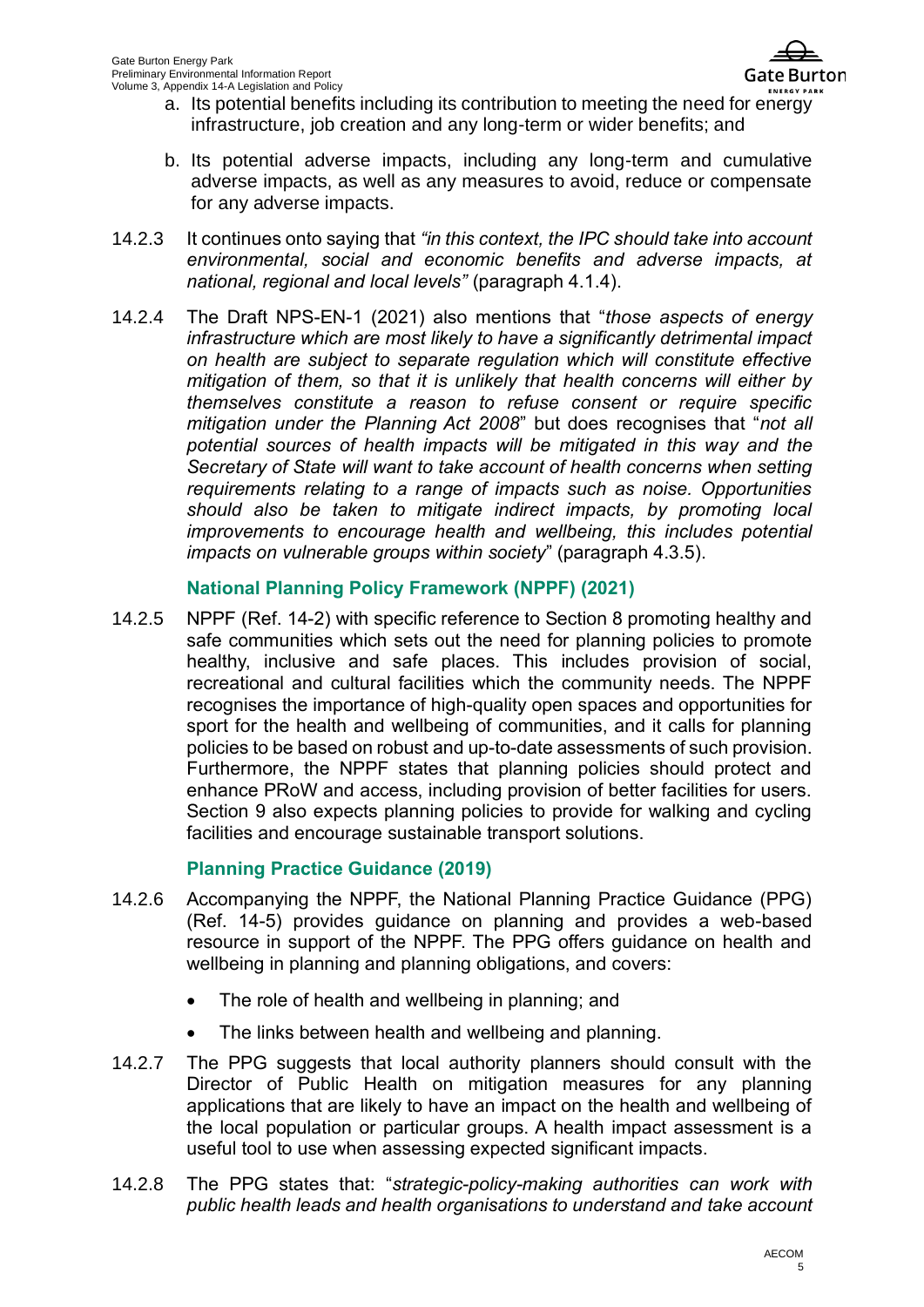

*of the current and projected health status and needs of the local population, including the quality and quantity of, and accessibility to, healthcare and the effect any planned growth may have on this. Authorities will also need to assess the quality and quantity of, and accessibility to, green infrastructure, education, sports, recreation and places of worship including expected future changes, and any information about relevant barriers to improving health and*  well-being outcomes" (See 'Plan-Making' Guidance, Paragraph 46<sup>1</sup>).

- 14.2.9 The PPG for health and safe communities covers the role of positive planning on healthier communities and how the design and use of the built and natural environments, including green infrastructure, are major determinants of health and wellbeing. The guidance states that "*planning and health need to be considered together in two ways: in terms of creating environments that support and encourage healthy lifestyles, and in terms of identifying and securing the facilities needed for primary, secondary and tertiary care, and the wider health and care system"*.
- 14.2.10 The PPG for open space, sports and recreation facilities, PRoW and local green space provides additional guidance on those designation and how they should be taken into consideration in planning. The guidance mentions that planning should consider proposals that may affect existing open space as they provide health and recreational benefits to people living and working nearby. It is for local planning authorities to assess the need for open space and, when doing so, should have regard to the duty to cooperate where open space serves a wider area.
- 14.2.11 Additionally the Defra Rights of Way circular (1/09) fives advice to local authorities on recording, managing and maintaining, protecting and changing public rights of way. It also contains guidance on the consideration of rights of way in association with development. The Circular also covers the statutory procedures for diversion or extinguishment of a public right of way.

### **NHS Long Term Plan (2019)**

14.2.12 The NHS Long Term Plan 2019 [\(Ref. 14-3\)](#page-10-3) sets out a ten-year programme of phased improvements to the NHS. The plan outlines how the NHS will attempt to reduce health inequalities through wider preventative action in deprived areas and improved integrated community-based care systems. This includes funding support to programmes which help to reduce smoking, obesity and air pollution in vulnerable communities.

### **Spatial Planning for Health: An evidence resource for planning and designing healthier places (2017)**

- 14.2.13 In 2017, Public Health England published 'Spatial Planning for Health: An evidence resource for designing healthier places' [\(Ref. 14-4\)](#page-10-4).
- 14.2.14 The review provided public health planners and local communities with evidence informed principles for designing healthy places. The review addresses the relationship which exists between public health and the built environment. It identifies five aspects of the built and natural environment which can be influenced by local planning policy:
	- Neighbourhood design;

<sup>1</sup> https://www.gov.uk/guidance/plan-making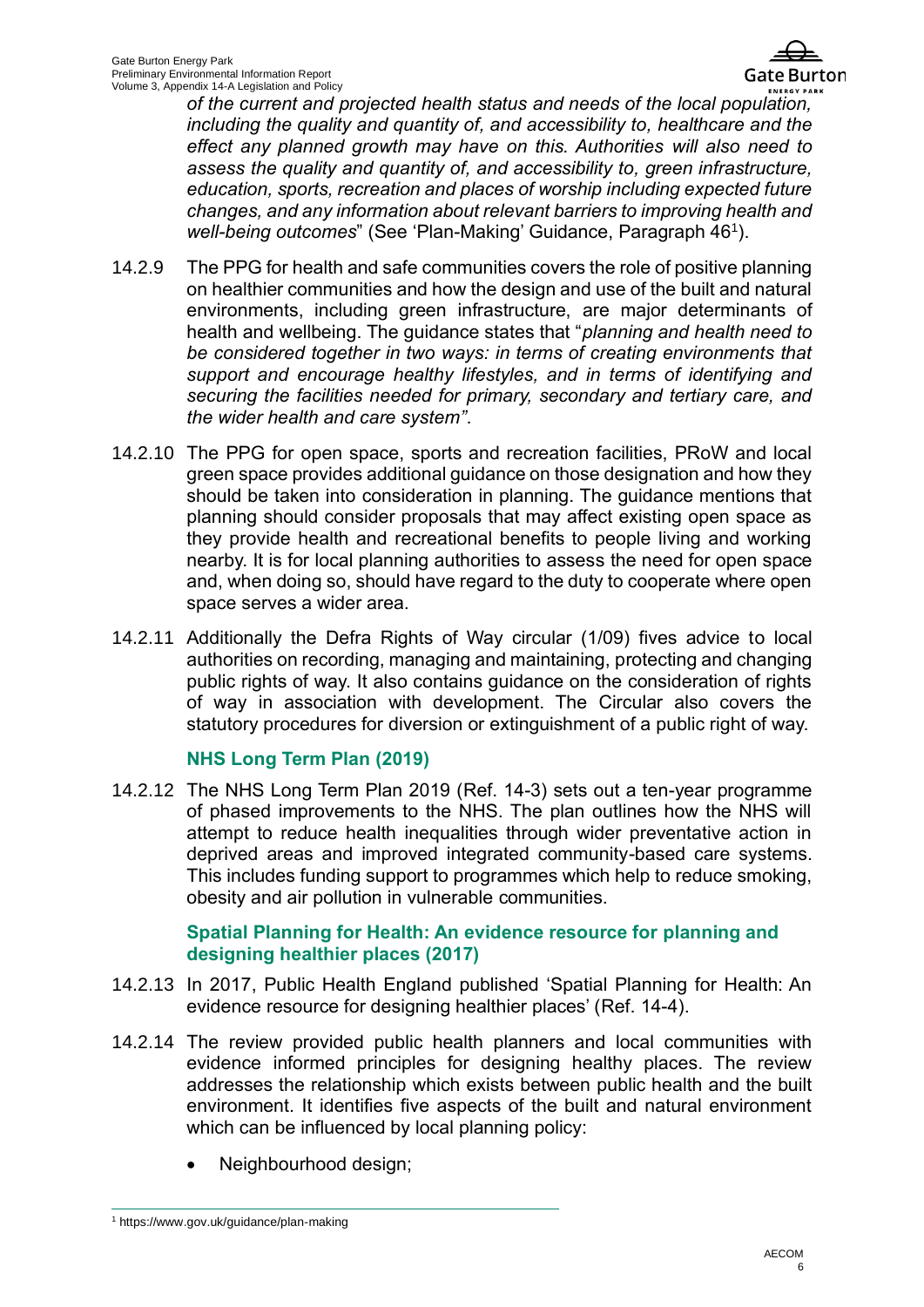

- Housing;
- Healthier food;
- Natural and sustainable environment; and
- Transport.
- 14.2.15 For each aspect identified above, the review provides the evidence base underpinning why they are important determinants of public health. It also sets out principles which public health professionals and planners should follow to ensure healthier places.
- 14.2.16 The two aspects deemed most relevant to the Scheme are 'neighbourhood design' and 'natural and sustainable environment'. For 'neighbourhood design', the review states that "*Neighbourhoods are places where people live, work, and play and have a sense of belonging. The design of a neighbourhood can contribute to the health and well-being of the people living there. Several aspects of neighbourhood design (walkability and mixed land use) can also maximise opportunities for social engagement and active travel. Neighbourhood design can impact on our day-to-day decisions and therefore have a significant role in shaping our health behaviours*" (PHE, Spatial Planning for Health 2017, pg. 11 [\(Ref. 14-4\)](#page-10-4).
- 14.2.17 For the 'natural and sustainable environment', the review states "*there is a very significant and strong body of evidence linking contact and exposure to the natural environment with improved health and wellbeing. For the purpose of this review, the natural and sustainable environment is comprised of neighbourhood ecosystems and the resulting co-benefits between the environment and health. Protecting the natural environment is essential to sustaining human civilization*" (PHE, Spatial Planning for Health 2017, pg. 38 [\(Ref. 14-4\)](#page-10-4).

#### **Public Health England Strategy**

14.2.18 In 2020, Public Health England published the 'Public Health England Strategy 2020 to 2025 strategy' which states their objectives over the next five years. The document also states the importance of planning in healthy communities and references the Spatial Planning and Health document described above in providing an evidence base for this.

### **Countryside and Rights of Way Act 2000**

- 14.2.19 The Act implements the so-called "right to roam" (general public's right to access certain public or privately owned land, lakes, and rivers for recreation and exercise).
- 14.2.20 The Act give normally gives a public right of access to land mapped as 'open country' (mountain, moor, heath and down) or registered common land. These areas are known as 'open access land'.
- 14.2.21 The Act also states that diversions and extinguishments of paths are possible in a number of circumstances; for example to protect SSSIs, for the protection of schools and for safety in certain areas. Temporary diversions, in order to carry out certain works, are also authorised.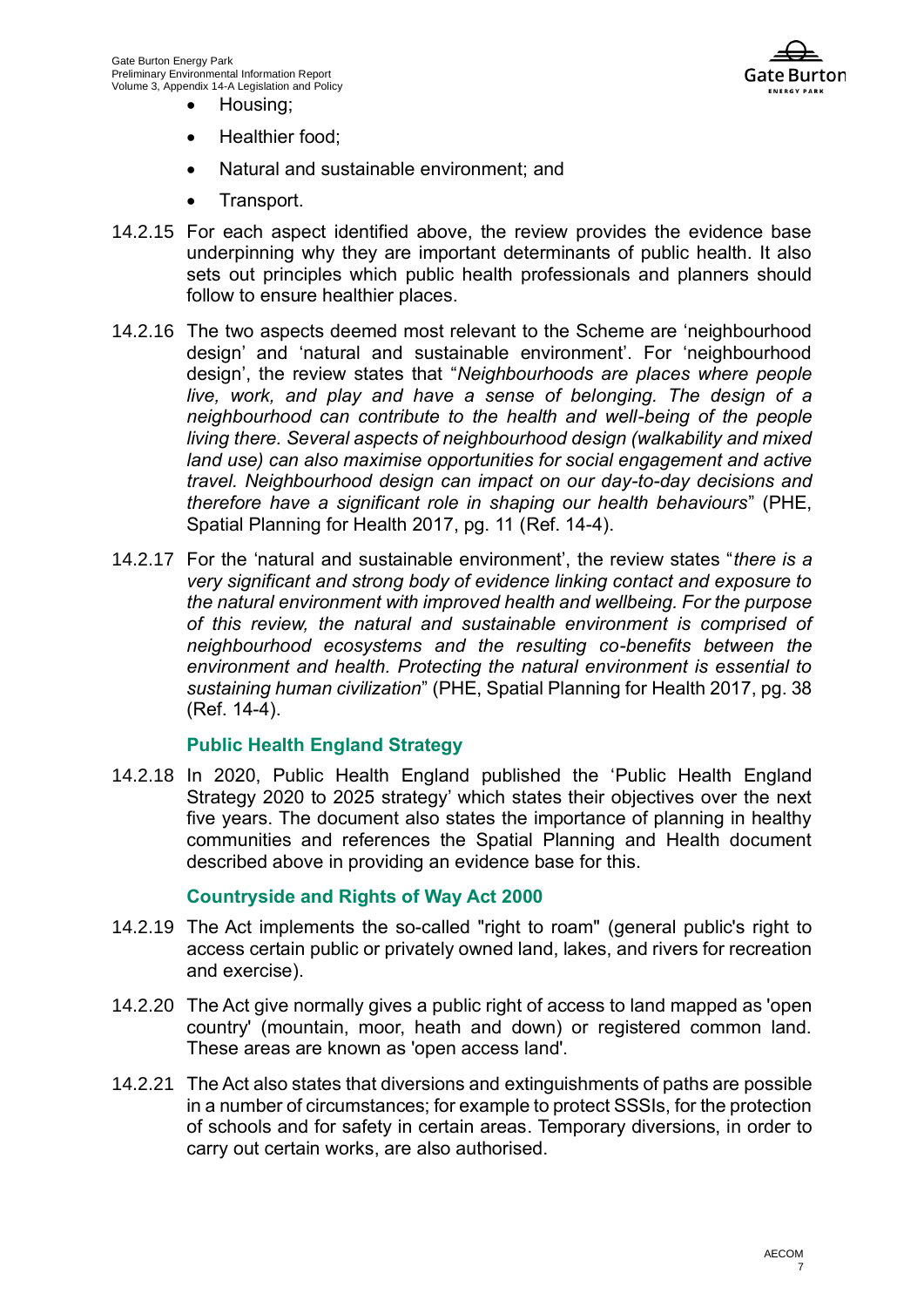

# **Local Planning Policy**

# **Central Lincolnshire Local Plan (2017)**

- 14.2.22 The Central Lincolnshire Local Plan adopted in April 2017 [\(Ref. 14-6\)](#page-10-5) makes reference to health in the following policies:
	- **Policy LP9: Health and Wellbeing:** this states that the potential for achieving positive and physical health outcomes will be taken into account when considering all development proposals;
	- **Policy LP13: Accessibility and Transport**: this states that development proposals should contribute towards an efficient and safe transport network, where the use of sustainable transport modes are maximised;
	- **Policy LP15: Community Facilities:** this states that all development proposals should recognise the community facilities as an integral component in achieving and maintaining sustainable, well integrated and inclusive development;
	- **Policy LP18. Climate Change and Low Carbon Living:** this states that development proposals will be considered more favourably if the scheme would make a positive and significant contribution towards one or more of the following: reducing demand; resource efficiency; energy production; and carbon off-setting;
	- **Policy LP19: Renewable Energy Proposals:** this states that proposals for non-wind renewable technology will be assessed on their merits, with the impacts considered against the benefits of the Scheme; and
	- **Policy LP20: Green Infrastructure Network**: this states that the Central Lincolnshire Authorities will aim to maintain and improve the green infrastructure network by enhancing, creating and managing multifunctional green space within and around settlements that are well connected to each other and the wider countryside.

### **Bassetlaw Core Strategy and Development Management Policies (2011)**

- 14.2.23 Although the Solar PV Site is not located in Bassetlaw, it is located on the western border of Central Lincolnshire shared with Bassetlaw. The proposed Grid Connection Corridor Options also crosses the border between the two districts to reach the existing national grid substation in Cottam (which is within Bassetlaw District).
- 14.2.24 Bassetlaw's Core Strategy and Development Management Policies adopted in December 2011 [\(Ref. 14-7\)](#page-10-6) makes reference to health in the following policies:
	- **Policy DM3: General Development in the Countryside:** this states that the Council is mindful of the need to ensure the applications for a range of proposals, including rural economic development, in the countryside can be addressed;
	- **Policy DM9: Green Infrastructure; Biodiversity and Geodiversity; Landscape; Open Space & Sports Facilities:** this states that development proposals will be expected to support the Council's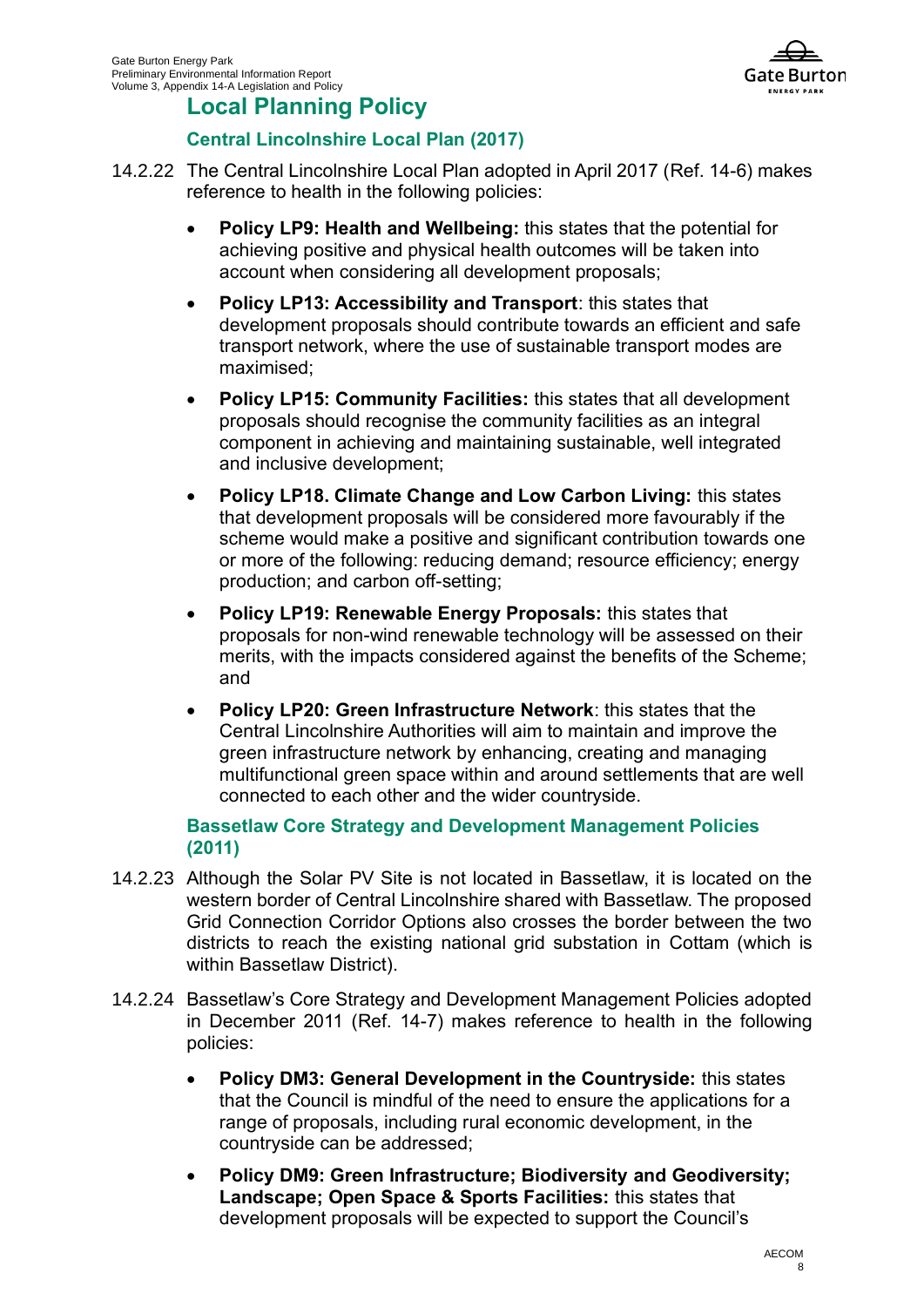

strategic approach to the delivery, protection and enhancement of multifunctional Green Infrastructure, to be achieved through the establishment of a network of green corridors and assets at local, subregional and regional levels; and

• **Policy DM10: Renewable and Low Carbon Energy:** this states that the Council will be supportive of proposals that seek to utilise renewable and low carbon energy to minimise  $CO<sub>2</sub>$  emissions.

### **Lincolnshire Joint Health and Wellbeing Strategy (2018)**

- 14.2.25 The role of the Lincolnshire's Health and Wellbeing Board [\(Ref. 14-8\)](#page-10-7) is to bring together key people from the health and care system to work together to reduce inequalities and improve the health and wellbeing of the people of Lincolnshire.
- 14.2.26 The Health and Wellbeing Board has identified a number of common aims which emerged during the engagement process which form the basis of the overarching aspirations and aims for the Joint Health and Wellbeing Strategy for Lincolnshire. These include the need for the Joint Health and Wellbeing Strategy to:
	- Have a strong focus on prevention and early intervention;
	- Ensure a focus on issues and needs which will require partnership and collective action across a range of organisation to deliver;
	- Deliver transformational change through shifting the health and care system towards preventing rather than treating ill health and disability; and
	- Focus on tackling inequalities and equitable provision of services that support and promote health and wellbeing.

# **Nottinghamshire Joint Health and Wellbeing Strategy (2018)**

- 14.2.27 The Joint Health and Wellbeing Strategy [\(Ref. 14-9\)](#page-10-8) is based on needs identified in a recent Joint Strategic Needs Assessment (JSNA). The Nottinghamshire Health and Wellbeing Board prepared this document which outlines aims to:
	- Improve the health and wellbeing of the people of Nottinghamshire;
	- Reduce health inequalities;
	- Promote the integration of services;
	- Produce a Joint Strategic Needs Assessment (JSNA), identifying current and future health needs; and
	- Develop a Strategy which addresses the health needs identified in the JSNA.

# **Nottingham Joint Strategic Needs Assessment**

14.2.28 Joint Strategic Needs Assessments (JSNAs) [\(Ref. 14-10\)](#page-10-9) are local assessments of current and future health and social care needs that could be met by the local authority, Clinical Commissioning Groups (CCGs), or the NHS Commissioning Board (NHS CB).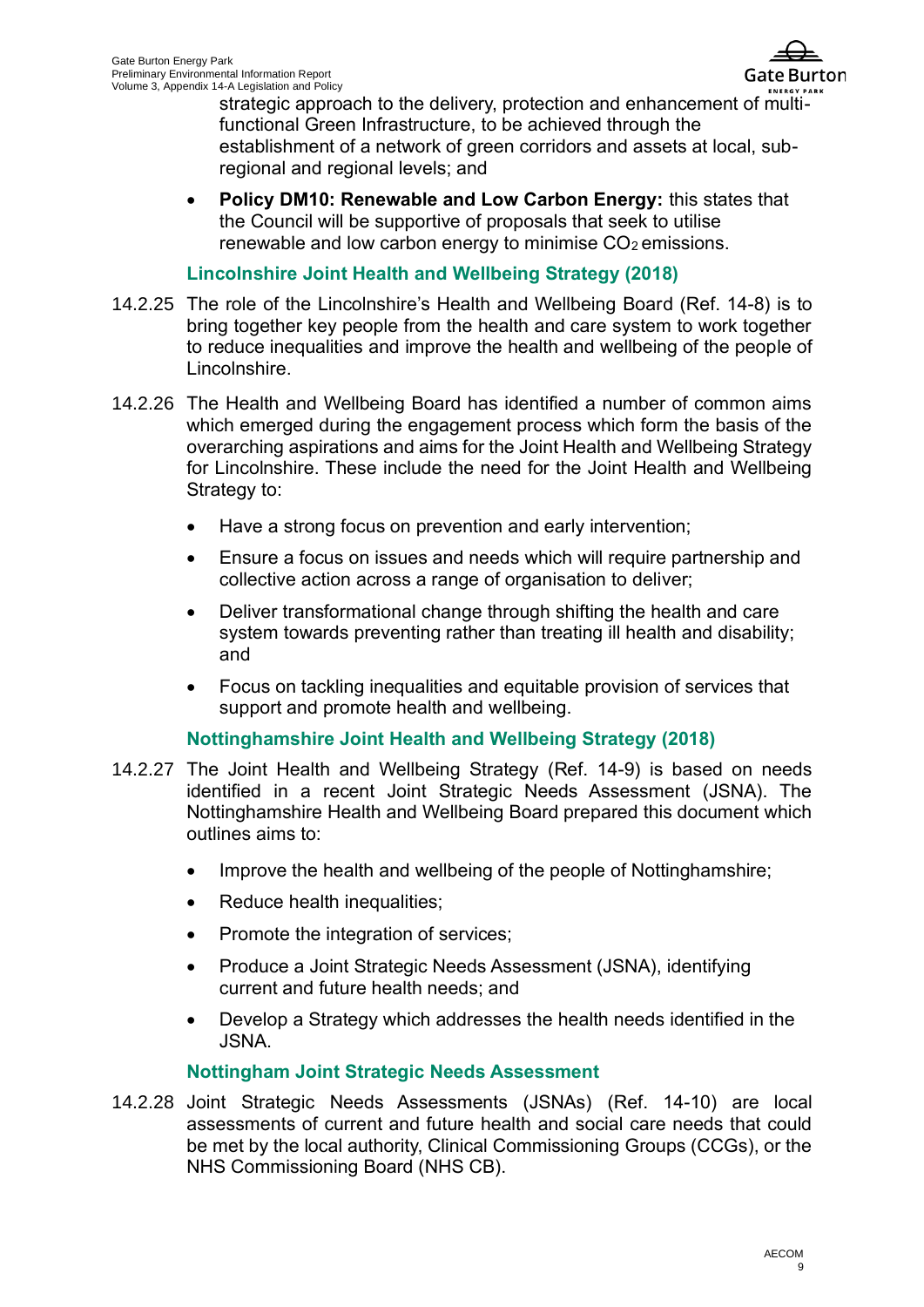

14.2.29 The aim of a JSNA is to improve the health and wellbeing of the local community and reduce inequalities for all ages. It is used to help to determine what actions local authorities, the NHS and other partners need to take to meet health and social care needs and to address the wider determinants that impact on health and wellbeing.

## **Nottinghamshire Spatial Planning and Health Framework (2019)**

- 14.2.30 This Framework [\(Ref. 14-11\)](#page-10-10) brings together two documents: Spatial Planning for Health and Wellbeing for Nottinghamshire (2016) and Planning and Health Engagement Protocol (2017) into a single document. It presents an overview of health and planning across Nottinghamshire and provides guidance to planning applications, local plans and other documents to ensure that health is fully embedded into the planning process.
- 14.2.31 The document states that "*early engagement in the planning process is*  fundamental to ensure that health and wellbeing is fully embedded and will *enable the consideration of health/social care infrastructure requirements to meet the needs of the population of Nottinghamshire*".